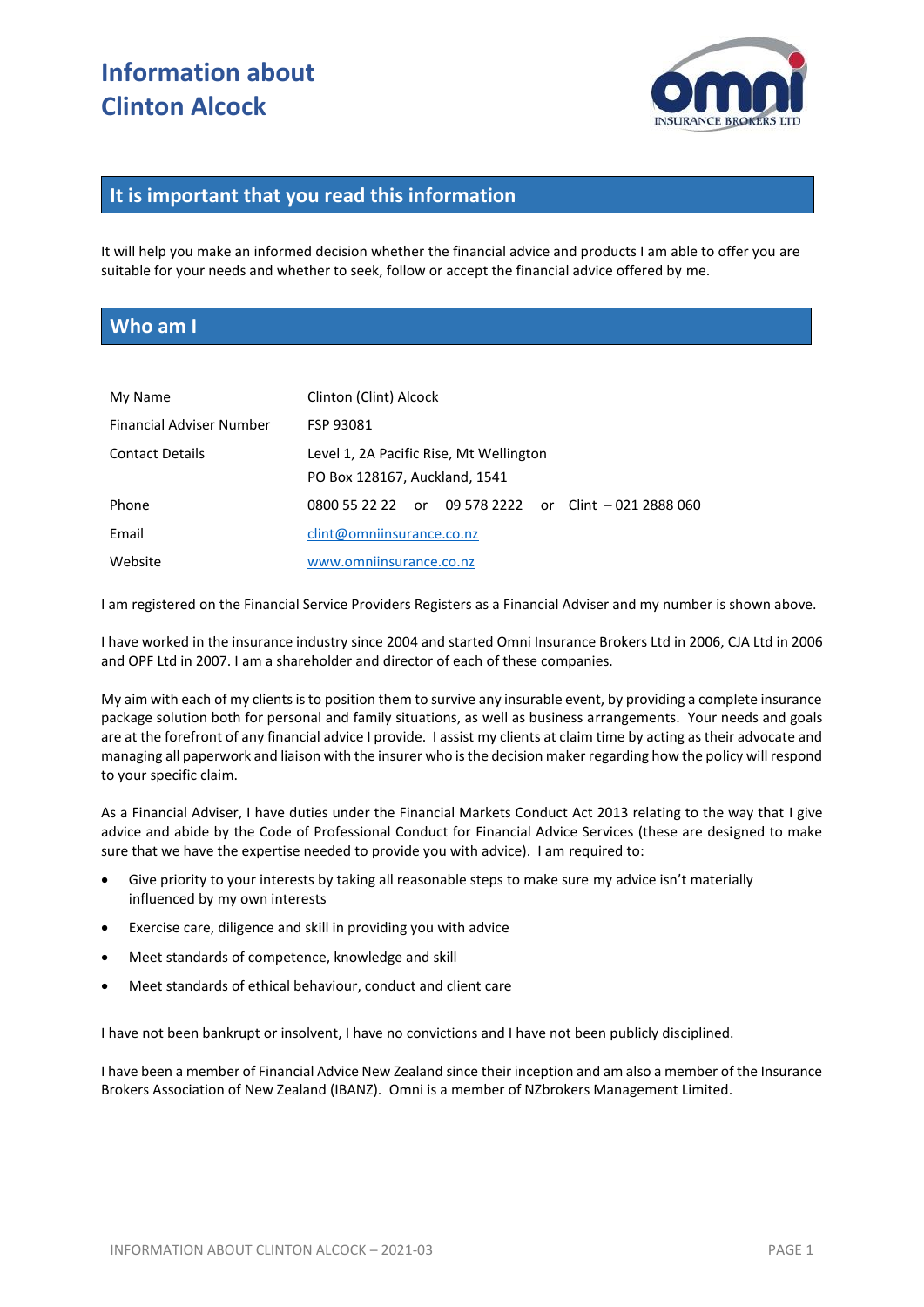# **Information about Clinton Alcock**



### **What financial advice I can provide to you**

I specialise in building tailored insurance packages for business, domestic and life risk insurance solutions. These packages are designed to protect everyone and everything that's important to you. I am a financial adviser under two Financial Advice Providers and these are explained below

When providing advice about **Life Risk Insurance Products**, I am doing so through **CJA Limited** (CJA). CJA holds a Financial Advice Providers (FAP) transitional licence issued by the Financial Markets Authority to provide financial advice. CJA's financial service provider number is FSP 36603. I have separately provided you with a copy CJA Limited's Disclosure Statement.

**Under CJA's licence**, I am restricted to only providing financial advice on the following products:

- Personal Life Risk Insurance including, but not limited to, life, trauma, disability and medical insurance; and
- Business Life Risk Insurance including, but not limited to, key person risk, life, trauma, disability and group medical insurance

When providing advice about **General Insurance Products**, I am doing so through Omni Insurance Brokers Limited (Omni). Omni holds a Financial Advice Providers (FAP) transitional licence issued by the Financial Markets Authority to provide financial advice. Omni's financial service provider number is FSP 36601. I have separately provided you with a copy Omni Insurance Brokers Limited's Disclosure Statement.

**Under Omni's licence**, I am restricted to only providing financial advice on the following products:

- Personal General Insurance including, but not limited to, home, contents, vehicles, motor cycle and boats; and
- Business General Insurance including, but not limited to, commercial property, business assets, business interruption, commercial motor and a wide range of other business liability insurance products.

I **do not** provide advice on Mortgage Broking, KiwiSaver or any other Investment Products.

The insurance product providers we use are insurance businesses in New Zealand that are licensed by the Reserve Bank under section 19 of The Insurance (Prudential Supervisor) Act 2010. The insurers must have a financial strength rating from an approved rating agency.

We decided to only engage with insurance product providers that have financial strength ratings with a minimum of B+ and above. You will be provided with the current rating for the insurer that your policy has been purchased from.

I am able to offer you the ability to pay your general insurance on an agreed instalment basis through our premium funding company **OPF Limited**. OPF Limited's financial service provider number is FSP 36622. OPF Limited is regulated by the Department of Internal Affairs and is not a licensed FAP.